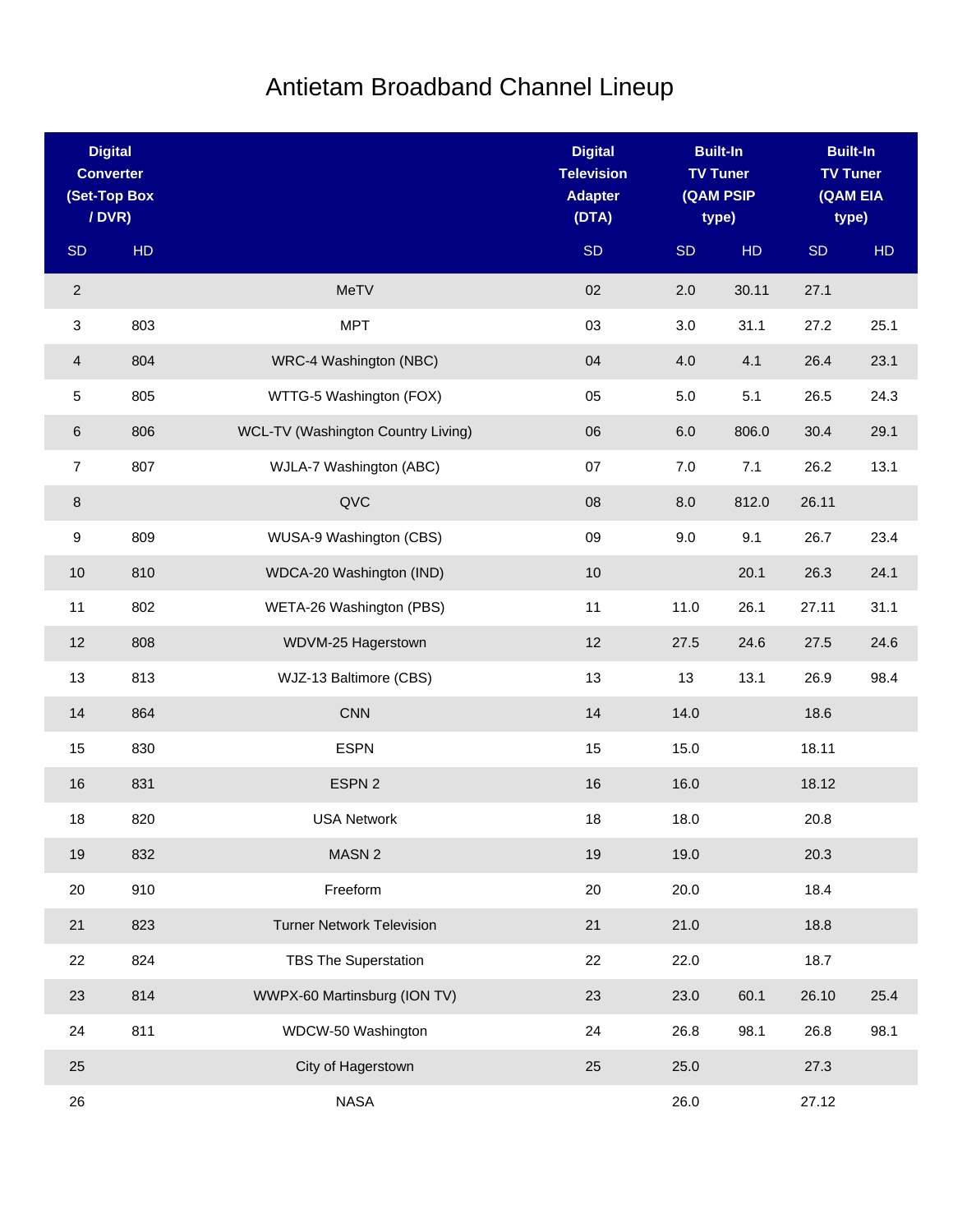| 27 |     | Inspiration TV               | 27 | 30.10 |       | 30.10 |  |
|----|-----|------------------------------|----|-------|-------|-------|--|
| 28 |     | <b>EWTN - Eternal World</b>  | 28 | 28.0  |       | 27.8  |  |
| 29 | 815 | Home Shopping Network        | 29 | 29.0  | 815.0 | 26.1  |  |
| 31 | 982 | VH <sub>1</sub>              | 31 | 31.0  |       | 15.6  |  |
| 32 | 925 | E! Entertainment             | 32 | 32.0  |       | 15.3  |  |
| 33 | 983 | <b>BET</b>                   | 33 | 33.0  |       | 20.1  |  |
| 34 | 863 | <b>CNBC</b>                  | 34 | 34.0  |       | 20.4  |  |
| 35 | 882 | Animal Planet                | 35 | 35.0  |       | 16.1  |  |
| 37 | 962 | SyFy                         | 37 | 37.0  |       | 20.9  |  |
| 38 | 868 | The Weather Channel          | 38 | 38.0  |       | 16.5  |  |
| 39 | 903 | <b>Cartoon Network</b>       | 39 | 39.0  |       | 18.9  |  |
| 40 | 940 | America Movie Classics       | 40 | 40.0  |       | 15.9  |  |
| 41 | 964 | Paramount Network            | 41 | 41.0  |       | 17.3  |  |
| 42 | 837 | Fox Sports 2                 | 42 | 42.0  | 123.2 | 33.9  |  |
| 43 | 836 | Fox Sports 1                 | 43 | 43.0  | 123.0 | 123.1 |  |
| 44 | 832 | <b>MASN</b>                  | 44 | 44.0  |       | 20.10 |  |
| 45 | 881 | The Discovery Channel        | 45 | 45.0  |       | 16.4  |  |
| 46 | 834 | NBC Sports Washington        | 46 | 46.0  |       | 17.7  |  |
| 47 | 880 | A&E                          | 47 | 47.0  |       | 16.9  |  |
| 48 | 865 | <b>CNN Headline News</b>     | 48 | 48.0  |       | 18.5  |  |
| 49 | 984 | <b>Country Music TV</b>      | 49 | 49.0  |       | 17.2  |  |
| 50 | 920 | Lifetime                     | 50 | 50.0  |       | 16.6  |  |
| 51 | 923 | Oxygen                       | 51 | 51.0  |       | 17.11 |  |
| 52 | 967 | <b>Game Show Network</b>     |    | 52.0  |       | 20.11 |  |
| 53 | 941 | <b>Turner Classic Movies</b> | 53 | 53.0  |       | 20.7  |  |
| 54 | 905 | Nickelodeon                  | 54 | 54.0  |       | 15.8  |  |
| 55 | 900 | Disney Channel               | 55 | 55.0  |       | 20.2  |  |
| 56 | 968 | <b>TV Land</b>               | 56 | 56.0  |       | 17.4  |  |
| 57 | 890 | The History Channel          | 57 | 57.0  |       | 16.10 |  |
| 58 | 960 | <b>Comedy Central</b>        | 58 | 58.0  |       | 17.5  |  |
| 59 | 930 | <b>HGTV</b>                  | 59 | 59.0  |       | 15.2  |  |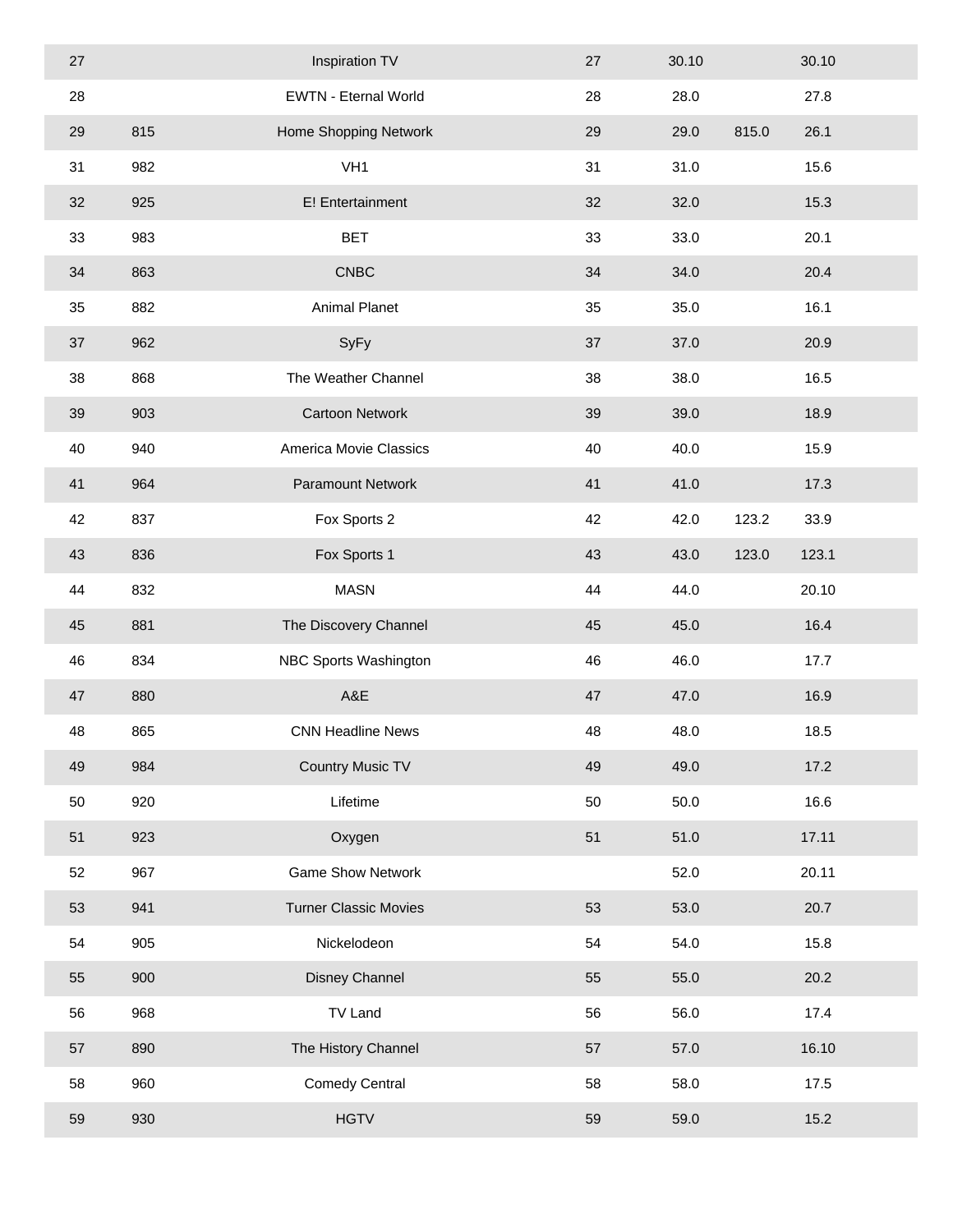| 60 | 821 | ${\sf FX}$                     | 60     | 60.0  |      | 17.10 |      |
|----|-----|--------------------------------|--------|-------|------|-------|------|
| 61 | 883 | The Learning Channel           | 61     | 61.0  |      | 17.1  |      |
| 62 |     | Catholic TV                    | 62     | 30.7  |      | 30.7  |      |
| 63 | 862 | <b>Fox Business Network</b>    | 63     | 63.0  |      | 21.4  |      |
| 64 | 867 | <b>MSNBC</b>                   | 64     | 64.0  |      | 15.10 |      |
| 65 | 926 | <b>Bravo</b>                   | 65     | 65.0  |      | 17.6  |      |
| 66 |     | WE                             | 66     | 66.0  |      | 21.1  |      |
| 67 | 942 | FX Movie Channel               | 67     | 67.0  |      | 16.11 |      |
| 68 | 861 | Fox News Channel               | 68     | 68.0  |      | 17.9  |      |
| 69 | 927 | Food Network                   | 69     | 69.0  |      | 15.1  |      |
| 70 | 884 | <b>Travel Channel</b>          | 70     | 70.0  |      | 16.2  |      |
| 71 | 891 | National Geographic Channel    | 71     | 71.0  |      | 17.8  |      |
| 72 | 961 | truTV                          | 72     | 72.0  |      | 18.10 |      |
| 73 | 980 | <b>MTV</b>                     | 73     | 73.0  |      | 15.7  |      |
| 74 | 885 | <b>Investigation Discovery</b> | 74     | 74.0  |      | 20.6  |      |
| 75 | 969 | <b>TV Guide</b>                | 75     | 75.0  |      | 27.6  |      |
| 76 |     | <b>EVINE Live</b>              | 78     | 30.2  |      | 30.2  |      |
| 77 | 911 | Hallmark Channel               | $77\,$ | 77.0  |      | 16.7  |      |
| 78 | 913 | Hallmark Drama                 | 78     | 78.0  |      | 21.7  |      |
| 79 | 912 | Hallmark Movies & Mysteries    | 79     | 79.0  |      | 15.4  |      |
| 80 | 822 | <b>FXX</b>                     | 80     | 80.0  |      | 15.5  |      |
| 81 | 840 | <b>Big Ten Network</b>         | 81     | 81.0  |      | 16.3  |      |
| 82 | 835 | NBC Sports Channel             | 82     | 82.0  |      | 16.8  |      |
| 83 | 924 | <b>OWN</b>                     | 83     | 83.0  |      | 15.11 |      |
| 84 | 929 | QVC 2                          | 84     | 30.13 | 29.4 | 30.13 | 29.4 |
| 85 |     | HSN <sub>2</sub>               | 85     | 85    |      | 30.14 |      |
| 86 |     | Jewelry TV                     | 86     | 86    |      | 30.3  |      |
| 87 |     | POP TV                         | 87     | 87.0  |      | 21.3  |      |
| 88 | 860 | Court TV                       | 88     | 88.0  |      | 21.9  |      |
| 89 | 819 | <b>WMDE</b>                    | 89     | 89    | 89.1 | 30.12 | 28.1 |
| 90 | 848 | Golf Channel                   | $90\,$ | 90.0  |      | 21.5  |      |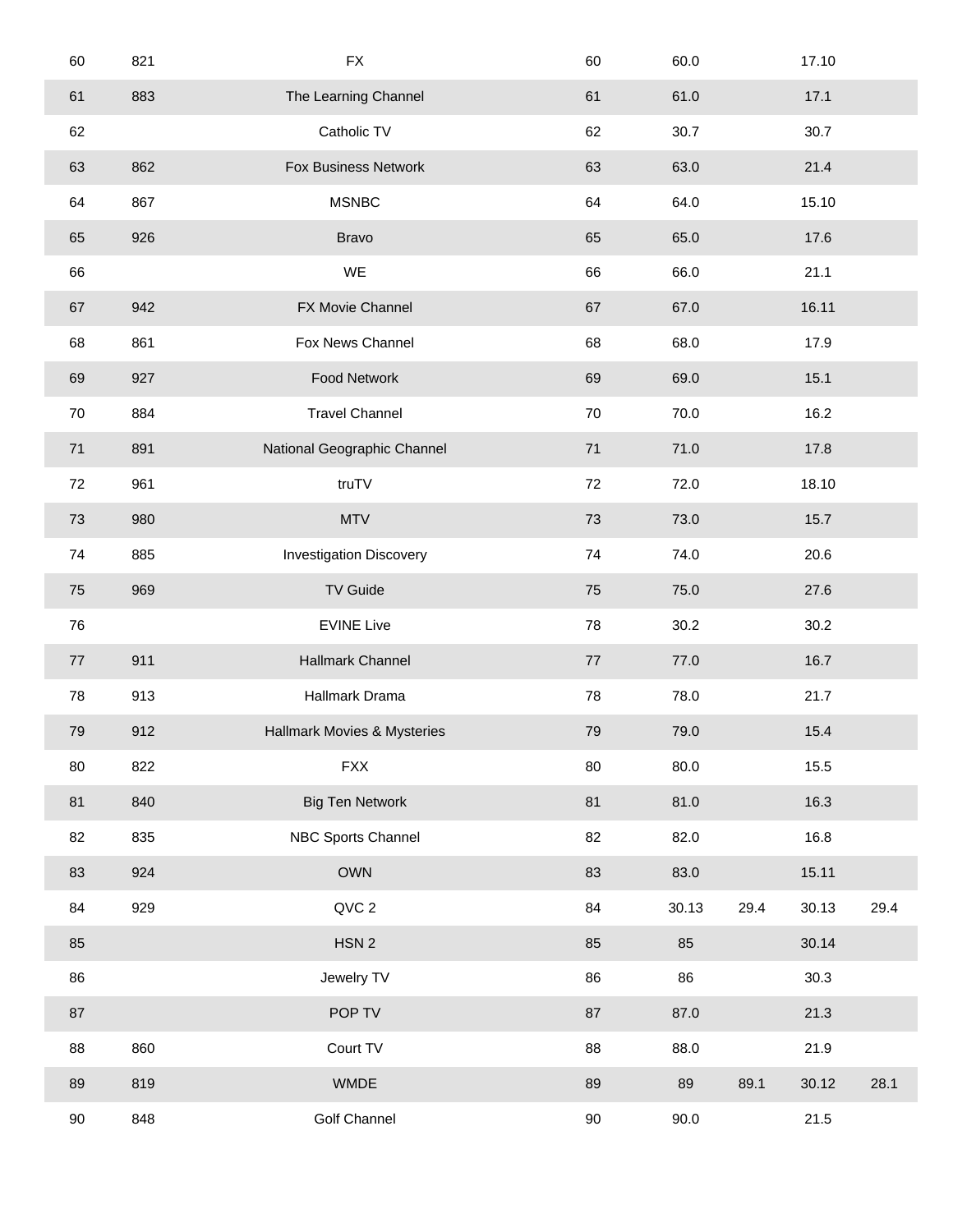| 91  | 843 | <b>Tennis Channel</b>            | 91 | 91.0 | 21.6  |
|-----|-----|----------------------------------|----|------|-------|
| 92  |     | Lifetime Movies Network          | 92 | 92.0 | 15.12 |
| 93  | 870 | <b>BBC</b> America               | 93 | 93.0 | 21.8  |
| 95  |     | C-Span                           | 95 | 95.0 | 26.6  |
| 96  |     | C-Span 2                         | 96 | 96.0 | 26.12 |
| 97  |     | TBN-Trinity Broadcasting Network | 97 | 97.0 | 27.7  |
| 98  | 817 | <b>News Nation</b>               | 98 | 98   | 30.1  |
| 99  |     | <b>Local Education Channel</b>   | 99 | 99.0 | 27.10 |
| 100 | 909 | Discovery Family Channel         |    |      |       |
| 101 | 886 | The Science Channel              |    |      |       |
| 103 | 888 | <b>Destination America</b>       |    |      |       |
| 104 | 866 | Newsmax TV                       |    |      |       |
| 105 | 889 | American Heroes Channel          |    |      |       |
| 107 | 869 | <b>BBC World News</b>            |    |      |       |
| 108 |     | <b>Nick Music</b>                |    |      |       |
| 109 |     | <b>MTV Classics</b>              |    |      |       |
| 110 |     | MTV <sub>2</sub>                 |    |      |       |
| 112 |     | <b>BET Her</b>                   |    |      |       |
| 116 | 932 | fyi,                             |    |      |       |
| 117 | 965 | Viceland                         |    |      |       |
| 118 | 985 | <b>Great American Country</b>    |    |      |       |
| 119 |     | UpTV                             |    |      |       |
| 120 | 906 | Nicktoons TV                     |    |      |       |
| 121 |     | Nick Jr.                         |    |      |       |
| 122 |     | <b>Teen Nick</b>                 |    |      |       |
| 123 | 902 | Disney XD                        |    |      |       |
| 124 | 901 | Disney Jr.                       |    |      |       |
| 126 | 921 | <b>LMN</b>                       |    |      |       |
| 127 | 928 | <b>Cooking Channel</b>           |    |      |       |
| 129 | 931 | DIY-Do it Yourself               |    |      |       |
| 132 |     | CSPAN <sub>3</sub>               |    |      |       |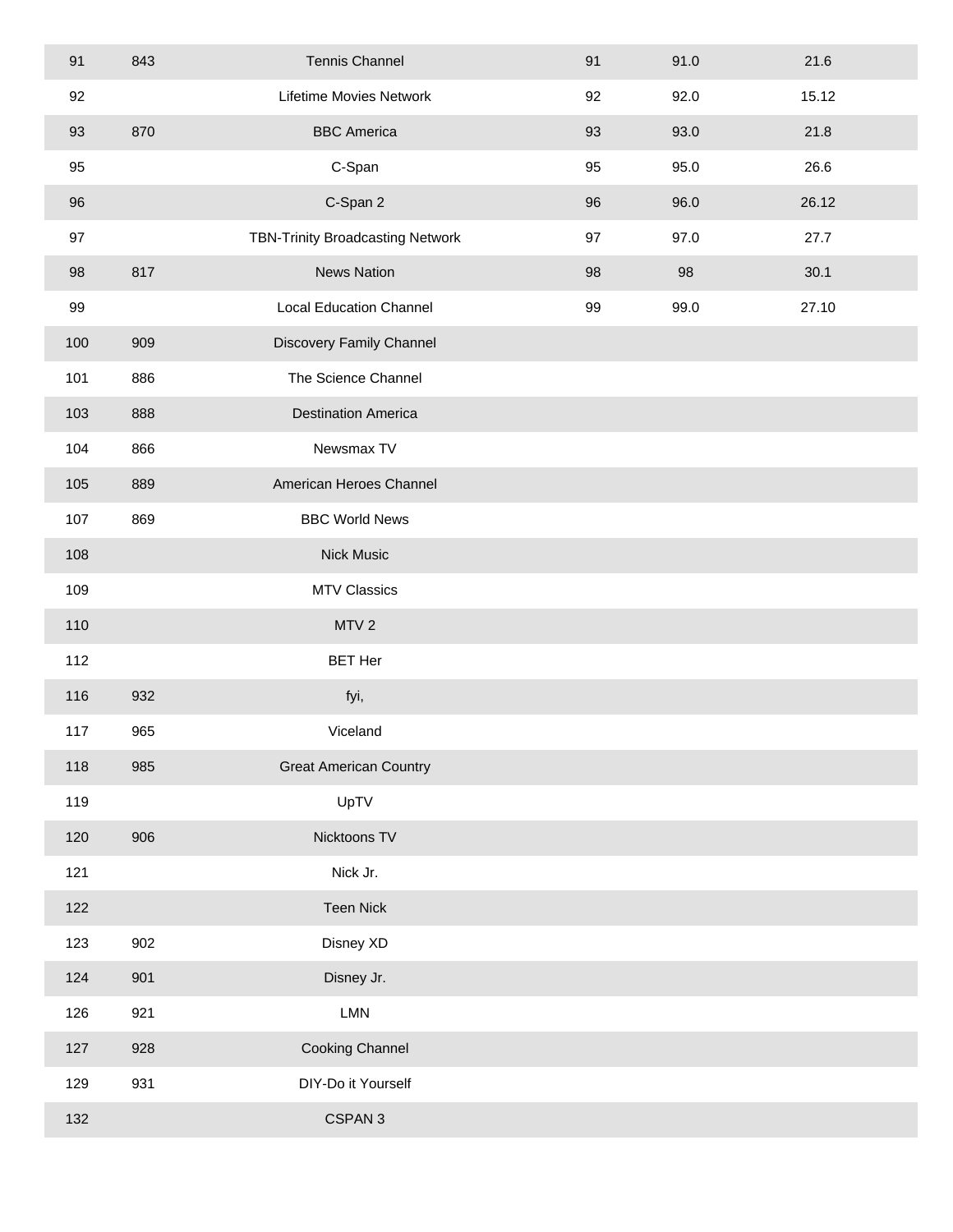| 135 |     | POSITIV TV                      |       |       |  |
|-----|-----|---------------------------------|-------|-------|--|
| 136 |     | Smile of a Child                |       |       |  |
| 137 |     | Hillsong Channel                |       |       |  |
| 138 |     | Lifetime Real Women             |       |       |  |
| 139 |     | Boomerang                       |       |       |  |
| 140 | 892 | Nat Geo Wild                    |       |       |  |
| 141 | 887 | Discovery Life Channel          |       |       |  |
| 142 |     | <b>RFD TV</b>                   |       |       |  |
| 143 | 904 | <b>Universal Kids</b>           |       |       |  |
| 147 | 845 | <b>MLB Network</b>              |       |       |  |
| 148 | 848 | Golf Channel                    |       |       |  |
| 149 | 837 | Fox Sport 2                     |       |       |  |
| 150 |     | <b>TVG</b>                      |       |       |  |
| 151 | 846 | <b>NFL Network</b>              |       |       |  |
| 152 | 847 | NFL Red Zone                    |       |       |  |
| 153 | 838 | <b>ESPN News</b>                |       |       |  |
| 154 | 842 | The Olympic Channel             |       |       |  |
| 156 |     | Stadium College Sports Atlantic |       |       |  |
| 157 |     | Stadium College Sports Central  |       |       |  |
| 158 |     | Stadium College Sports Pacific  |       |       |  |
| 159 | 839 | ESPN U                          |       |       |  |
| 160 | 844 | <b>ACC Network</b>              |       |       |  |
| 161 |     | Big Ten OV1                     | 30.15 | 30.15 |  |
| 162 |     | Big Ten OV2                     | 30.16 | 30.16 |  |
| 163 |     | Big Ten OV3                     | 32.15 | 32.15 |  |
| 164 | 851 | World Fishing Network           |       |       |  |
| 165 | 841 | <b>SEC Network</b>              |       |       |  |
| 166 |     | TVG <sub>2</sub>                |       |       |  |
| 167 | 849 | Outdoor Channel                 |       |       |  |
| 168 | 850 | Sportsman Channel               |       |       |  |
| 169 |     | Quest                           | 9.3   | 23.5  |  |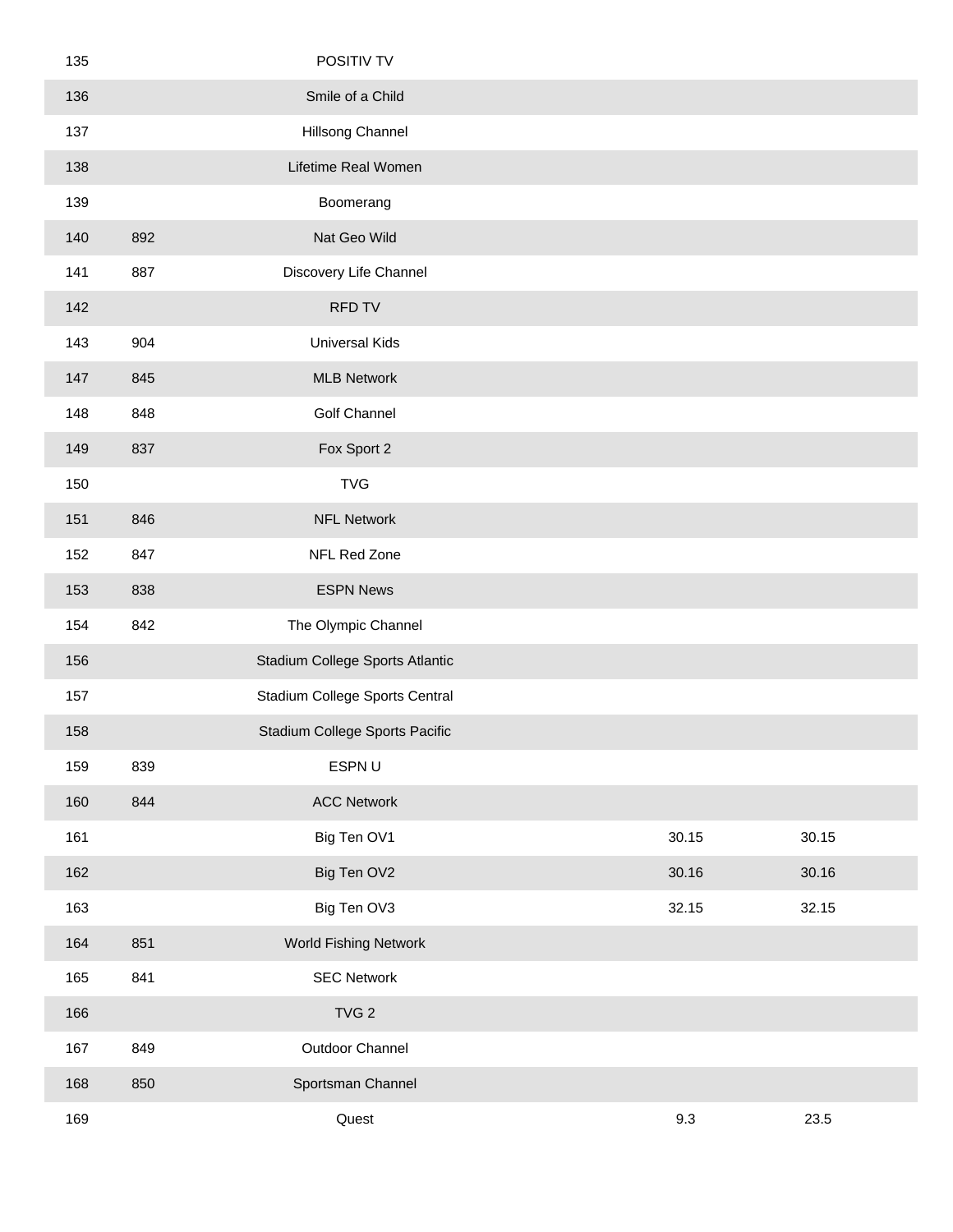| 170 |     | <b>NHK World</b>             | 170 | 31.4 | 25.2 |
|-----|-----|------------------------------|-----|------|------|
| 171 |     | PBS Kids                     | 171 | 31.3 | 25.3 |
| 172 |     | COZI TV                      | 172 | 4.2  | 23.2 |
| 173 |     | Antenna TV                   | 173 | 98.2 | 98.2 |
| 174 |     | Charge TV                    | 174 | 7.2  | 13.3 |
| 175 |     | Comet TV                     | 175 | 7.3  | 13.4 |
| 176 |     | TBD-TV                       | 176 | 7.4  | 13.5 |
| 177 |     | Court TV Mystery             | 177 | 60.2 | 25.5 |
| 178 |     | WETA UK                      | 178 | 26.2 | 31.2 |
| 179 |     | True Crime Network           | 179 | 9.2  | 23.3 |
| 180 | 954 | Starz ENCORE                 |     |      |      |
| 181 |     | <b>Starz Encore Westerns</b> |     |      |      |
| 182 |     | <b>Starz Encore Classic</b>  |     |      |      |
| 183 |     | <b>Starz Encore Suspense</b> |     |      |      |
| 184 |     | <b>Starz Encore Black</b>    |     |      |      |
| 185 |     | <b>Starz Encore Action</b>   |     |      |      |
| 186 |     | <b>Starz Encore Family</b>   |     |      |      |
| 187 |     | <b>WETA KIDS</b>             | 187 | 26.3 | 31.3 |
| 188 |     | Start Tv                     | 188 | 13.2 | 98.5 |
| 189 |     | MOVIES!                      | 189 | 20.2 | 24.4 |
| 190 |     | Court TV                     | 190 | 60.3 | 25.6 |
| 191 |     | Heroes and Icons             | 191 | 20.3 | 24.5 |
| 192 | 946 | $\ensuremath{\mathsf{IFC}}$  |     |      |      |
| 193 | 947 | Sundance TV                  |     |      |      |
| 194 |     | SportsGrid                   | 194 | 24.7 | 24.7 |
| 195 |     | Rewind TV                    | 195 | 24.8 | 24.8 |
| 197 |     | <b>WETA World</b>            | 197 | 26.4 | 31.4 |
| 198 |     | LocalX                       | 198 | 4.3  | 23.6 |
| 200 |     | HBO On Demand                |     |      |      |
| 201 | 950 | HBO HD                       |     |      |      |
| 202 |     | <b>HBO</b>                   |     |      |      |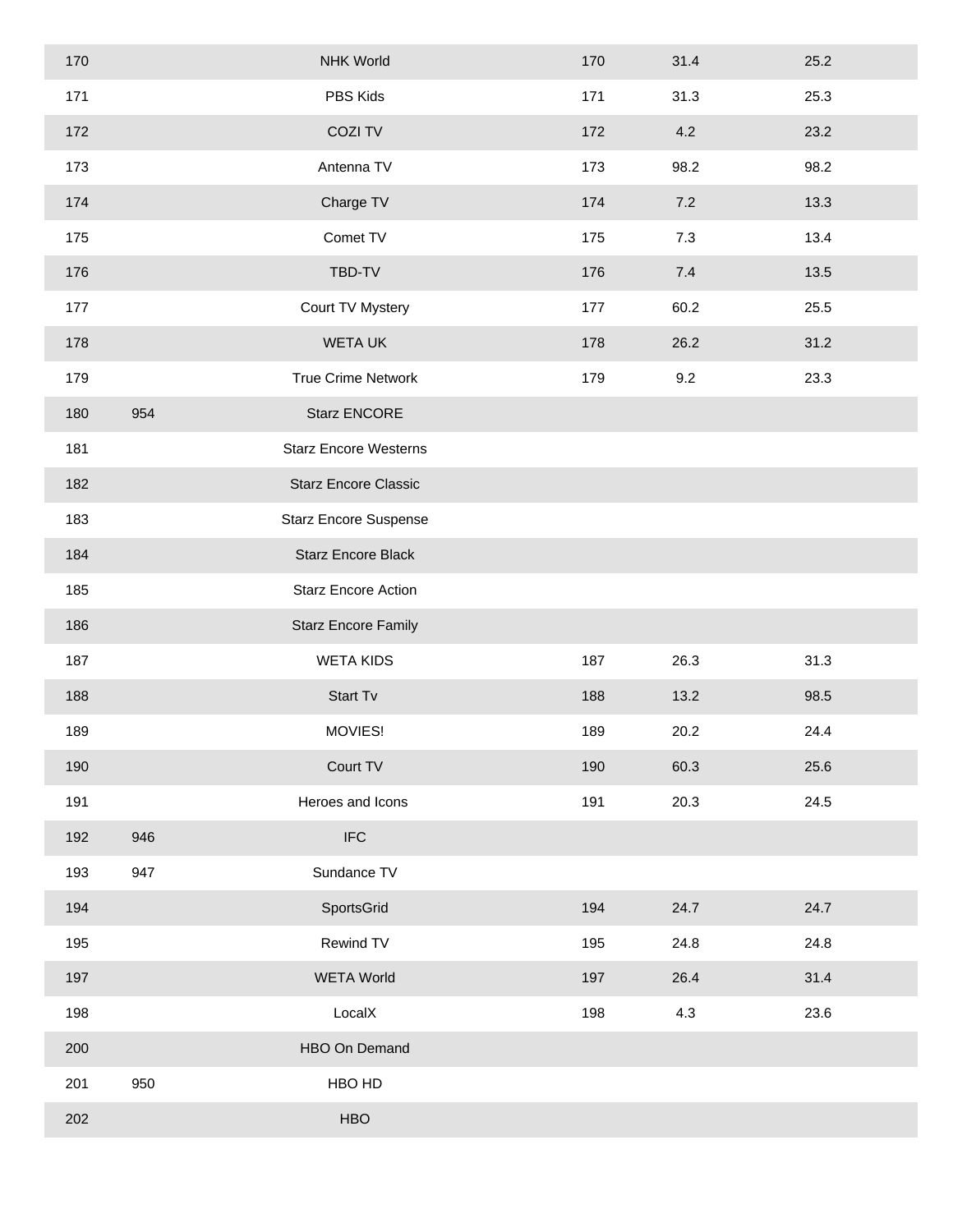| 203 | HBO <sub>2</sub>            |  |
|-----|-----------------------------|--|
| 204 | <b>HBO Signature</b>        |  |
| 205 | <b>HBO Family</b>           |  |
| 206 | <b>HBO Comedy</b>           |  |
| 207 | HBO Zone                    |  |
| 208 | <b>HBO Latino</b>           |  |
| 210 | Cinemax On Demand           |  |
| 211 | 951<br>Cinemax HD           |  |
| 212 | 951<br>Cinemax              |  |
| 213 | More Max                    |  |
| 214 | <b>Thriller Max</b>         |  |
| 215 | <b>Action Max</b>           |  |
| 216 | Movie Max                   |  |
| 217 | Max Latino                  |  |
| 218 | 5 Star Max                  |  |
| 219 | Outer Max                   |  |
| 220 | Showtime On Demand          |  |
| 221 | Showtime HD<br>952          |  |
| 222 | Showtime<br>952             |  |
| 223 | Showtime Too                |  |
| 224 | Showtime Showcase           |  |
| 225 | Showtime Extreme            |  |
| 226 | SHO + BET                   |  |
| 227 | <b>Showtime Next</b>        |  |
| 228 | Showtime Women              |  |
| 229 | Showtime Family             |  |
| 230 | The Movie Channel On Demand |  |
| 232 | The Movie Channel<br>953    |  |
| 233 | The Movie Channel Xtra      |  |
| 234 | Flix                        |  |
| 240 | Starz On Demand             |  |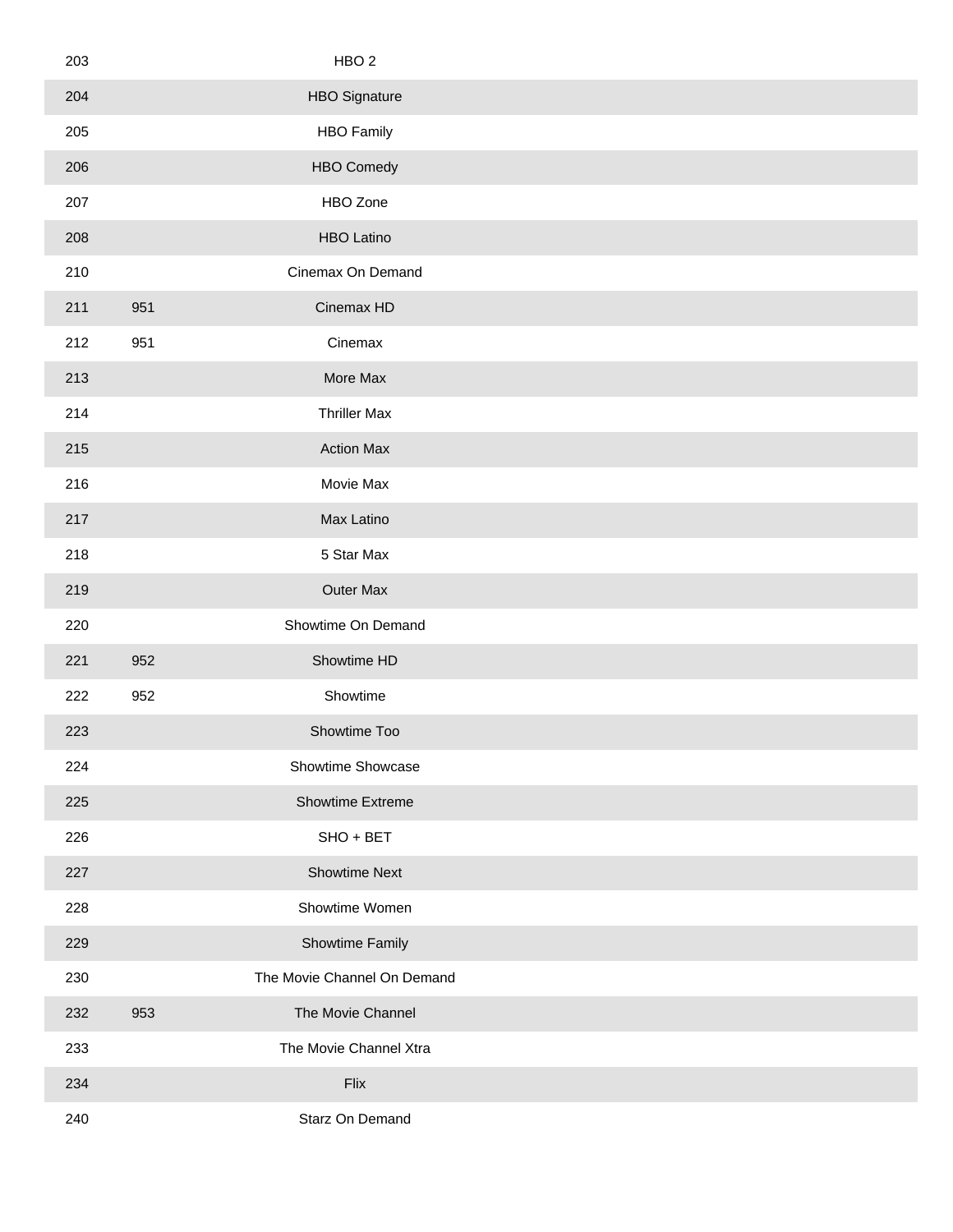| 241 | 954 | Starz HD                                  |  |
|-----|-----|-------------------------------------------|--|
| 242 | 954 | Starz                                     |  |
| 243 |     | Starz Edge                                |  |
| 244 |     | Starz Kids & Family                       |  |
| 245 |     | Starz Cinema                              |  |
| 246 |     | <b>Starz Black</b>                        |  |
| 247 |     | <b>Starz Comedy</b>                       |  |
| 300 |     | Antietam In Demand Digital PPV            |  |
| 301 |     | Antietam In Demand Digital PPV            |  |
| 302 |     | Antietam In Demand Digital PPV            |  |
| 310 |     | Antietam In Demand Digital PPV            |  |
| 311 |     | Antietam In Demand Digital PPV            |  |
| 312 |     | Antietam In Demand Digital PPV            |  |
| 313 |     | Antietam In Demand Digital PPV            |  |
| 314 |     | Antietam In Demand Digital PPV            |  |
| 315 |     | Antietam In Demand Digital PPV            |  |
| 316 |     | Antietam In Demand Digital PPV            |  |
| 317 |     | Antietam In Demand Digital PPV en Espanol |  |
| 318 |     | Antietam In Demand Digital PPV HD         |  |
| 401 |     | <b>Popular Classics</b>                   |  |
| 402 |     | HitList                                   |  |
| 403 |     | <b>Hot Country</b>                        |  |
| 404 |     | Alternative                               |  |
| 405 |     | Pop Adult                                 |  |
| 406 |     | Christian Pop & Rock                      |  |
| 407 |     | Jukebox Oldies                            |  |
| 408 |     | <b>Classic Rock</b>                       |  |
| 409 |     | Easy Listening                            |  |
| 410 |     | Soul Storm                                |  |
| 411 |     | Hip-Hop/R&B                               |  |
| 412 |     | <b>Jazz Masters</b>                       |  |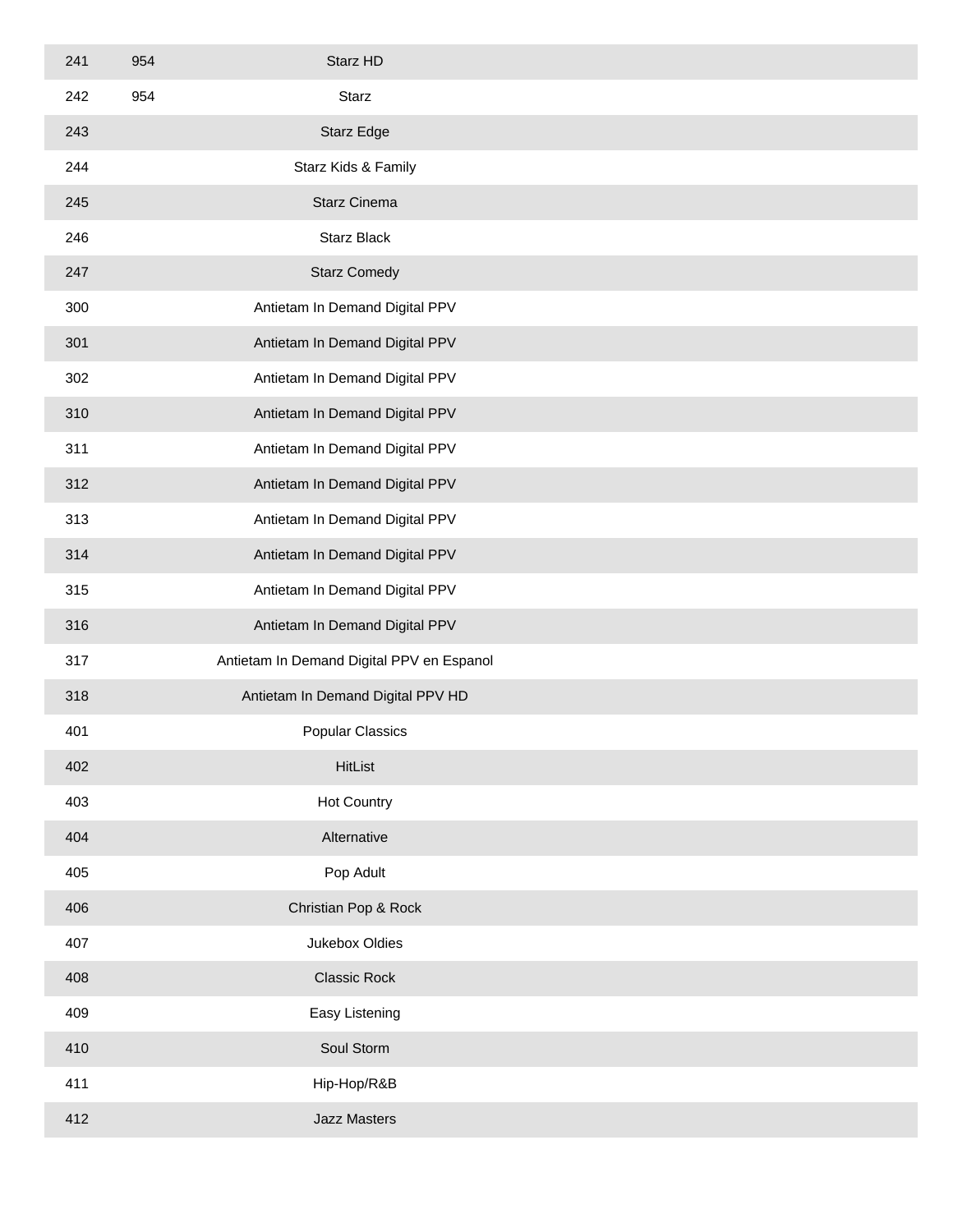| 413 | The Blues                  |  |
|-----|----------------------------|--|
| 414 | Gospel                     |  |
| 415 | <b>Holiday Hits</b>        |  |
| 416 | <b>Adult Alternative</b>   |  |
| 417 | Dance Clubbin'             |  |
| 418 | Groove Disco & Funk        |  |
| 419 | Everything 80s             |  |
| 420 | Flashback 70s              |  |
| 421 | Clasic RnB & Soul          |  |
| 422 | <b>Country Classics</b>    |  |
| 423 | Chill Lounge               |  |
| 424 | Nothin' But 90s            |  |
| 425 | Éxitos del Momento         |  |
| 426 | Smooth Jazz                |  |
| 427 | The Spa                    |  |
| 428 | <b>Classic Masters</b>     |  |
| 429 | Hip Hop                    |  |
| 430 | Maximum Party              |  |
| 431 | Rock                       |  |
| 432 | <b>Heavy Metal</b>         |  |
| 433 | Alt Rock Classics          |  |
| 434 | Alt Country Americana      |  |
| 435 | No Fences                  |  |
| 436 | <b>Bluegrass</b>           |  |
| 437 | Folk Roots                 |  |
| 438 | Jazz Now                   |  |
| 439 | Broadway                   |  |
| 440 | <b>Chamber Music</b>       |  |
| 441 | <b>Eclectic Electronic</b> |  |
| 442 | Y <sub>2</sub> K           |  |
| 443 | Kids' Stuff                |  |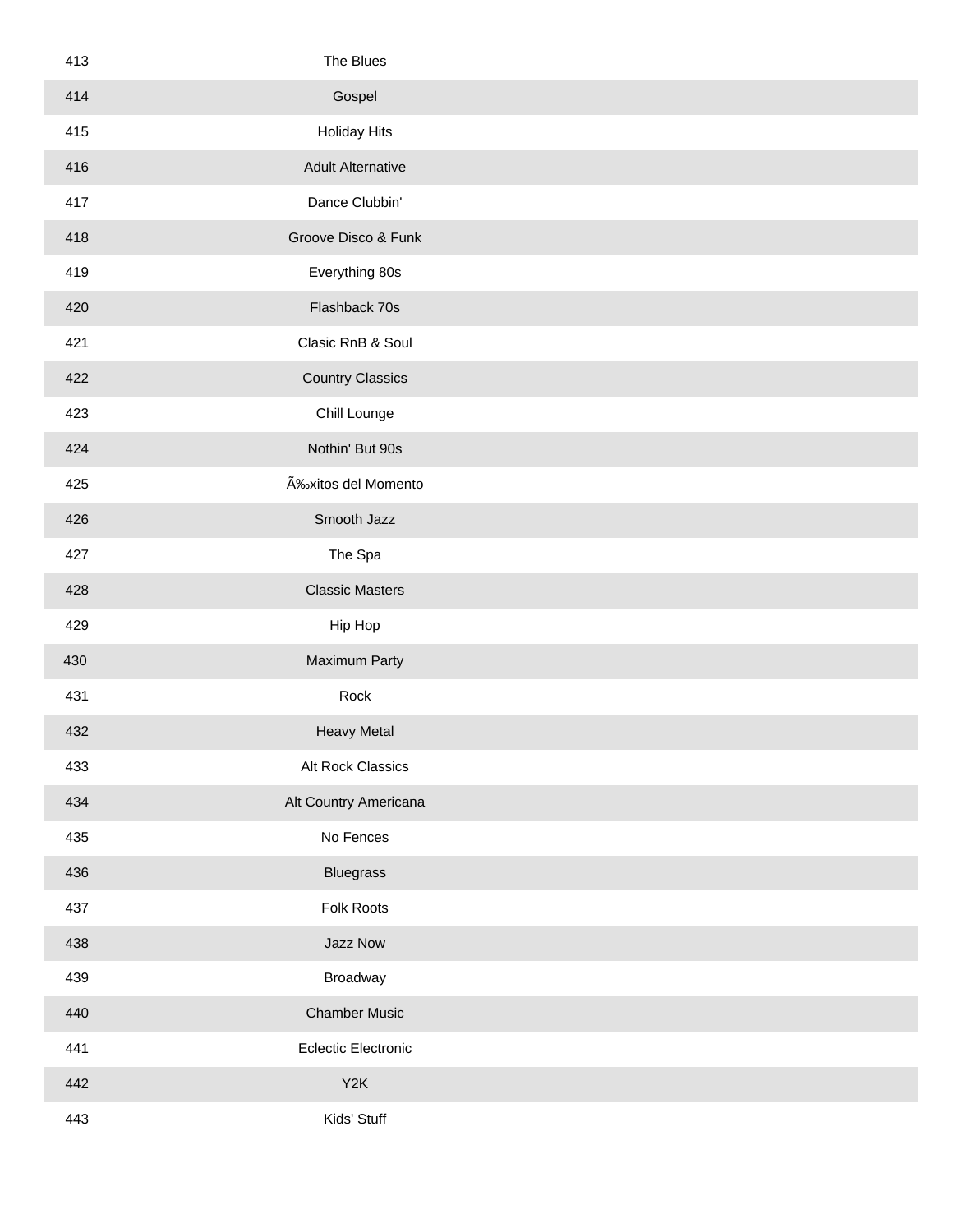| 444 | <b>Swinging Standards</b> |       |      |       |
|-----|---------------------------|-------|------|-------|
| 445 | Jammin'                   |       |      |       |
| 446 | Éxitos Tropicales         |       |      |       |
| 447 | <b>Ritmos Latinos</b>     |       |      |       |
| 448 | Retro Latino              |       |      |       |
| 449 | Rock en Espanol           |       |      |       |
| 450 | Romance Latino            |       |      |       |
| 800 | On Demand Menu            |       |      |       |
| 801 | TWC HD                    |       |      |       |
| 802 | WETA - 26 HD              |       |      |       |
| 803 | WWPB - 31 HD              |       |      |       |
| 804 | WRC-4 HD                  |       |      | 114.1 |
| 805 | WTTG - 5 HD               |       |      | 115.3 |
| 806 | WCL - TV HD               |       |      |       |
| 807 | WJLA - 7 HD               |       |      |       |
| 809 | WUSA - 9 HD               |       |      | 114.4 |
| 810 | WDCA - 20 HD              |       | 20.1 | 115.1 |
| 811 | WDCW HD                   |       |      | 119.1 |
| 812 | QVC HD                    |       |      | 29.3  |
| 813 | <b>WJZ - 13 HD</b>        |       |      | 119.4 |
| 814 | WWPX - 60 HD              | 118.4 | 60.1 | 118.4 |
| 815 | HSN HD                    | 29.0  | 29.2 | 29.2  |
| 817 | WGN America HD            |       |      |       |
| 820 | USA HD                    |       |      |       |
| 821 | FX HD                     |       |      |       |
| 822 | FXX HD                    |       |      |       |
| 823 | TNT HD                    |       |      |       |
| 824 | TBS HD                    |       |      |       |
| 830 | ESPN HD                   |       |      |       |
| 831 | ESPN 2 HD                 |       |      |       |
| 832 | <b>MASN HD</b>            |       |      |       |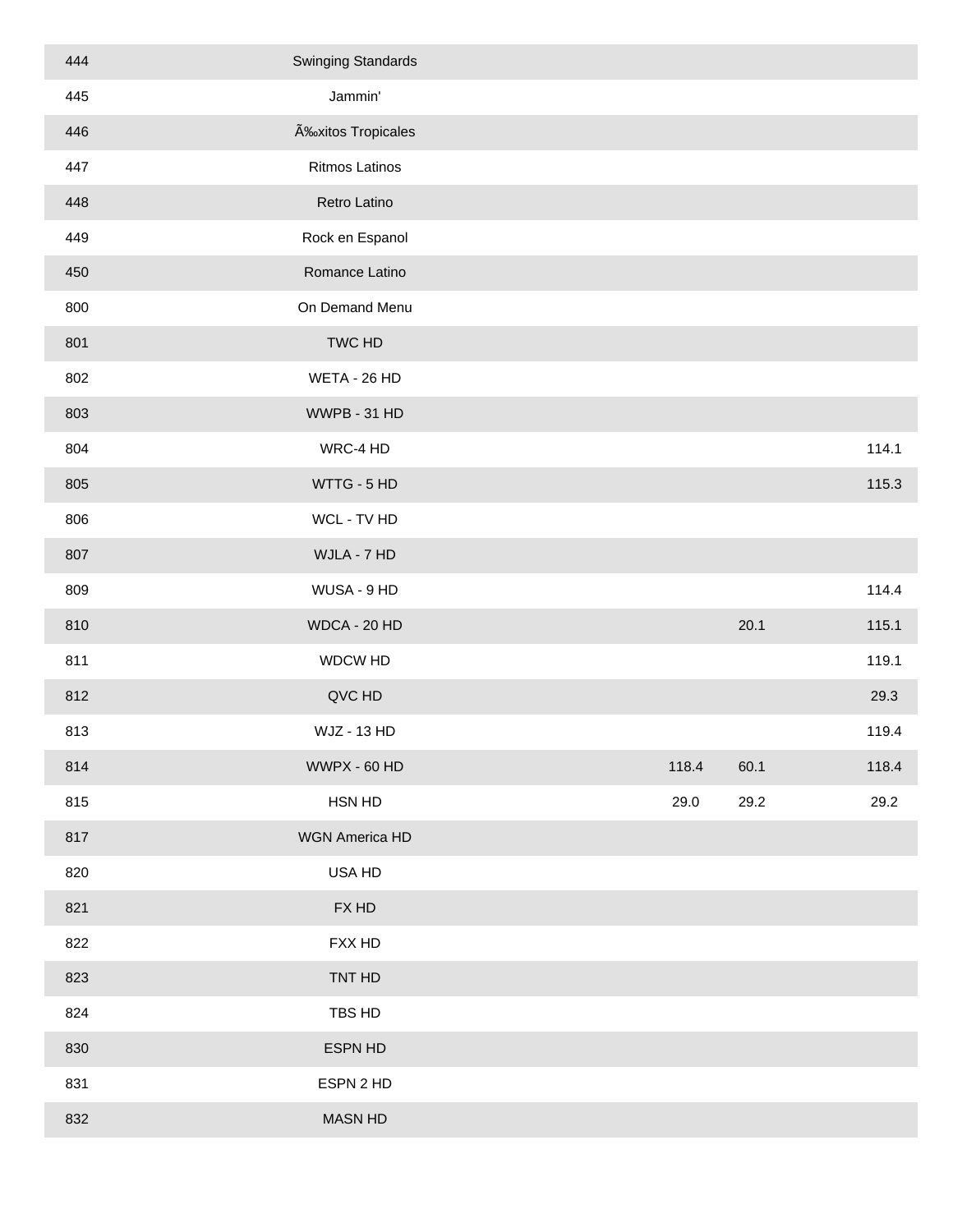| 833 | MASN 2 HD                    |  |
|-----|------------------------------|--|
| 834 | NBC Sports Washington        |  |
| 835 | NBC Sports HD                |  |
| 836 | Fox Sports 1 HD              |  |
| 837 | Fox Sports 2                 |  |
| 838 | <b>ESPN News HD</b>          |  |
| 839 | ESPNU HD                     |  |
| 840 | Big Ten HD                   |  |
| 841 | <b>SEC Network HD</b>        |  |
| 842 | The Olympic Channel          |  |
| 843 | Tennis Channel HD            |  |
| 845 | MLB HD                       |  |
| 846 | NFL Network HD               |  |
| 847 | NFL Redzone HD               |  |
| 848 | Golf HD                      |  |
| 849 | Outdoor Channel HD           |  |
| 850 | Sportsman Channel HD         |  |
| 851 | <b>World Fishing Network</b> |  |
| 861 | Fox News HD                  |  |
| 862 | Fox Business News HD         |  |
| 863 | CNBC HD                      |  |
| 864 | CNN HD                       |  |
| 865 | Headline News HD             |  |
| 866 | Newsmax HD                   |  |
| 867 | MSNBC HD                     |  |
| 868 | TWC HD                       |  |
| 869 | <b>BBC World News HD</b>     |  |
| 870 | <b>BBC America HD</b>        |  |
| 880 | A & E HD                     |  |
| 881 | Discovery HD                 |  |
| 882 | Animal Planet HD             |  |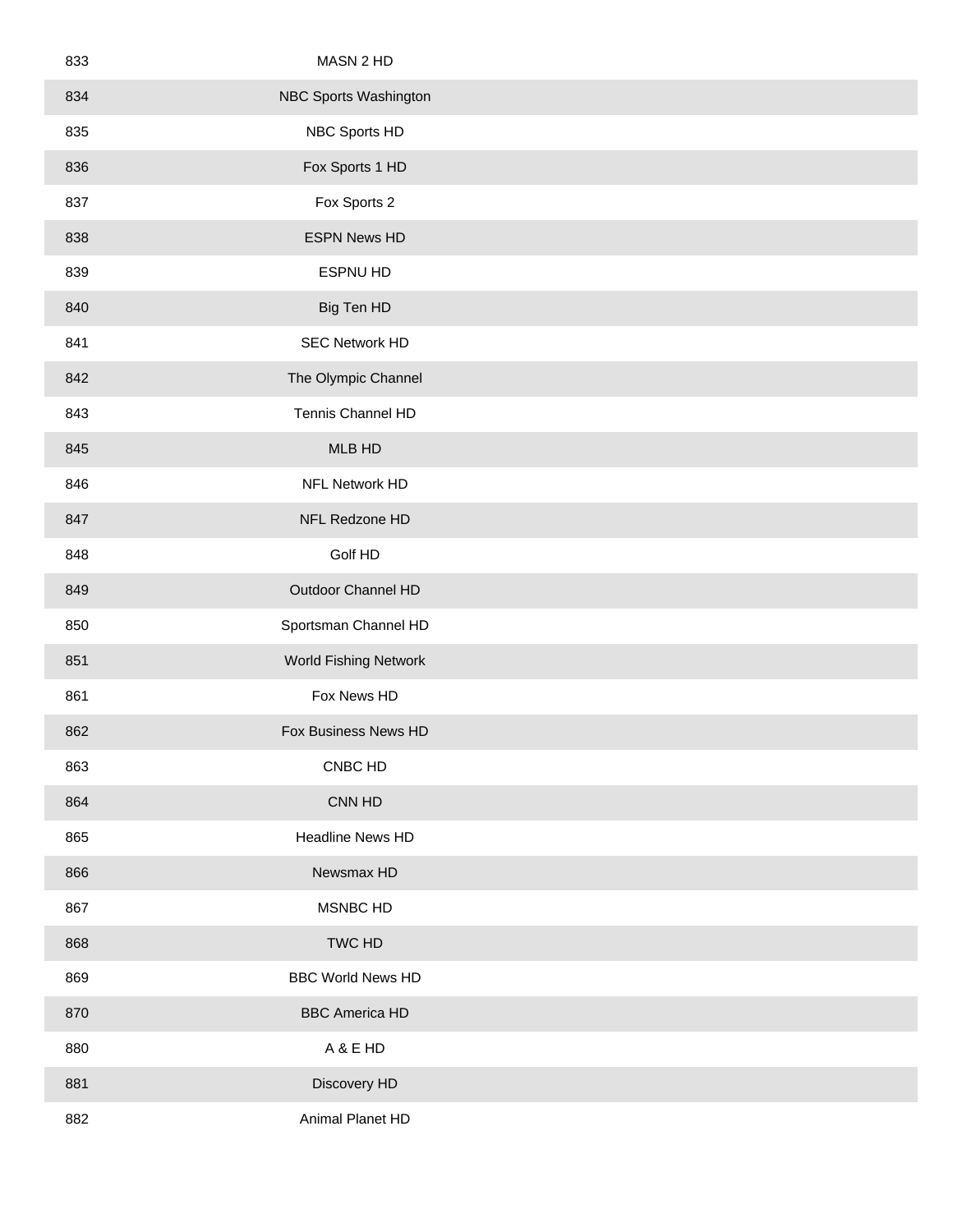| 883 | TLC HD                         |       |      |       |      |
|-----|--------------------------------|-------|------|-------|------|
| 884 | Travel Channel HD              |       |      |       |      |
| 885 | <b>Investigation Discovery</b> |       |      |       |      |
| 886 | Science Channel HD             |       |      |       |      |
| 887 | Discovery Life HD              |       |      |       |      |
| 888 | <b>Destination America HD</b>  |       |      |       |      |
| 889 | American Heroes HD             |       |      |       |      |
| 890 | <b>History HD</b>              |       |      |       |      |
| 891 | National Geographic HD         |       |      |       |      |
| 892 | Nat Geo Wild Hd                |       |      |       |      |
| 900 | Disney HD                      |       |      |       |      |
| 901 | Disney Jr. HD                  |       |      |       |      |
| 902 | Disney XD                      |       |      |       |      |
| 903 | Cartoon HD                     |       |      |       |      |
| 904 | Universal Kids HD              |       |      |       |      |
| 905 | Nickelodeon HD                 |       |      |       |      |
| 906 | Nicktoons HD                   |       |      |       |      |
| 909 | Discovery Family HD            |       |      |       |      |
| 910 | Freeform HD                    |       |      |       |      |
| 911 | Hallmark Channel HD            |       |      |       |      |
| 912 | Hallmark Movies & Mysteries HD |       |      |       |      |
| 913 | Hallmark Drama                 |       |      |       |      |
| 920 | Lifetime HD                    |       |      |       |      |
| 921 | Lifetime Movies HD             |       |      |       |      |
| 923 | Oxygen HD                      |       |      |       |      |
| 924 | OWN HD                         |       |      |       |      |
| 925 | $E!$ HD                        |       |      |       |      |
| 926 | Bravo HD                       |       |      |       |      |
| 927 | Food Network HD                |       |      |       |      |
| 928 | Cooking Channel HD             |       |      |       |      |
| 929 | QVC 2                          | 30.13 | 29.4 | 30.13 | 29.4 |